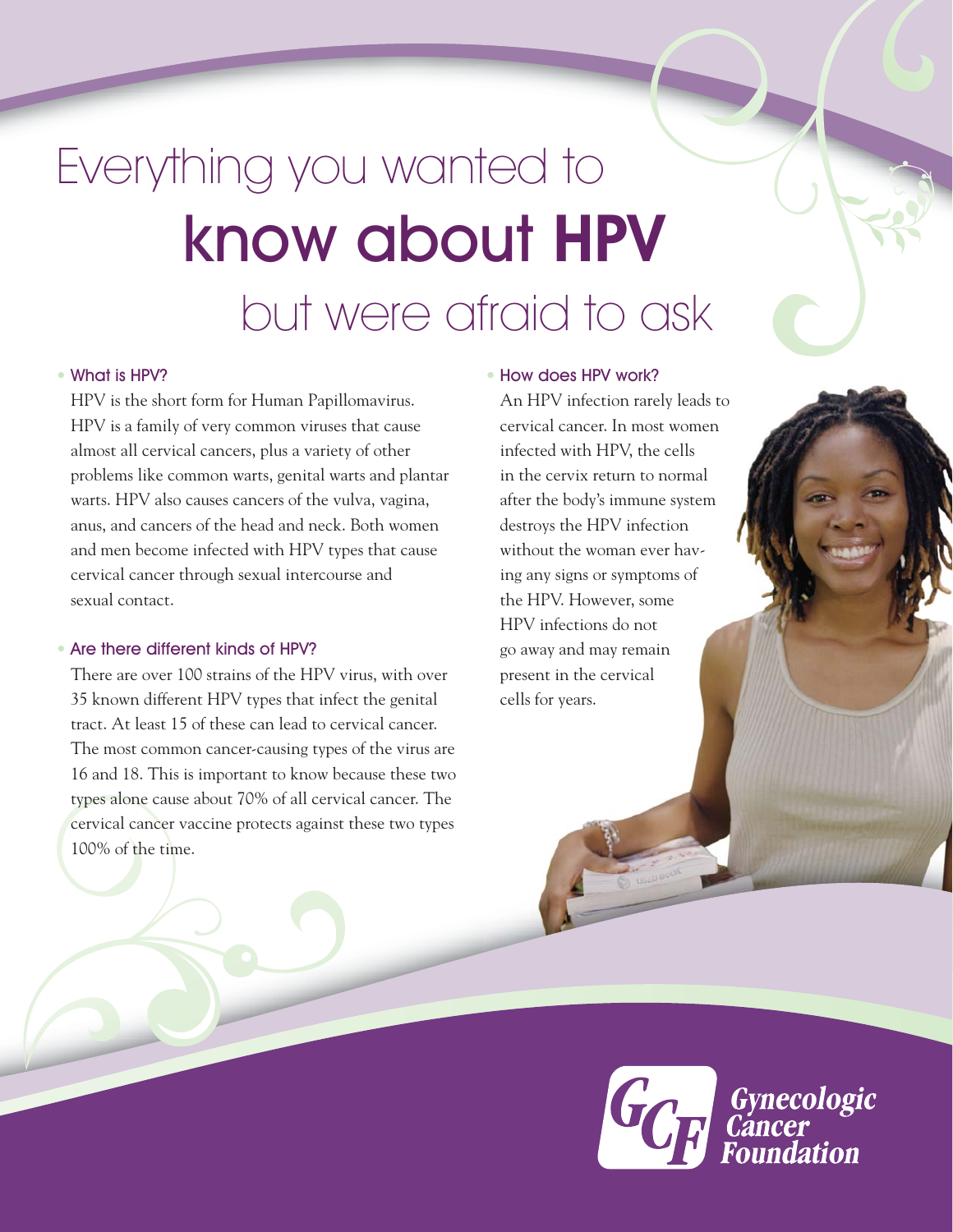• Long-standing infection can lead to changes in the cells that can progress to cancer. It is these cell changes that a Pap test can detect. When the HPV virus is not treated,

the cells will continue to change until they become cervical cancer. Because it can last so long in your body before any cell changes occur, it is difficult to know who transmitted the HPV to you. Don't make assumptions and blame your current partner.



#### • How common is HPV?

HPV is the most common sexually transmitted infection. It is common in all sexually active people. At least 70% of sexually active people will get HPV at some time in their lives. HPV is most common in young women and men who are in their late teens and early 20s. The CDC estimates that there are 6.2 million new infections each year in the United States. Since it is so common, there is nothing to be ashamed about. If you are diagnosed with HPV, talk to your health care provider about it. Get answers to your questions.

# • What are the signs and symptoms of HPV?

Most women and men do not know when they are infected with HPV. There are usually no symptoms. Anyone who has ever had genital contact with another person, not just sexual intercourse, can get HPV. Both men and women can get it—and pass it on to their sex partners without even realizing it. An abnormal Pap test result is usually a woman's first clue of an infection, but most HPV-infected women do not ever have an abnormal Pap test result. HPV is not HIV or Herpes. They are different viruses with different symptoms.

#### • How can I protect against HPV infection?

How can I protect against HPV infection? The only sure way to prevent HPV infection is to abstain from all sexual activity. Sexually active adults can reduce their risk by being in mutually faithful relationship with someone who has had no other or few sex partners, or by limiting their number of sex partners. But even persons with only one lifetime sex partner can get HPV if their partner has had previous partners.

## • Do condoms protect against HPV?

Recent studies suggest that condoms provide some protection against the HPV infection. However, since condoms do not cover all areas of the body involved in sexual contact that can be the source of the spread of HPV, they do not offer complete protection. However, in addition to HPV protection, they do reduce the risk of HIV and other sexually transmitted disease when used all the time and in the right way.

• What are the factors that increase your risk for HPV? You are more likely to get HPV if you smoke, if you start having sex at a young age, or if you have many sex partners or your sex partner has many sex partners.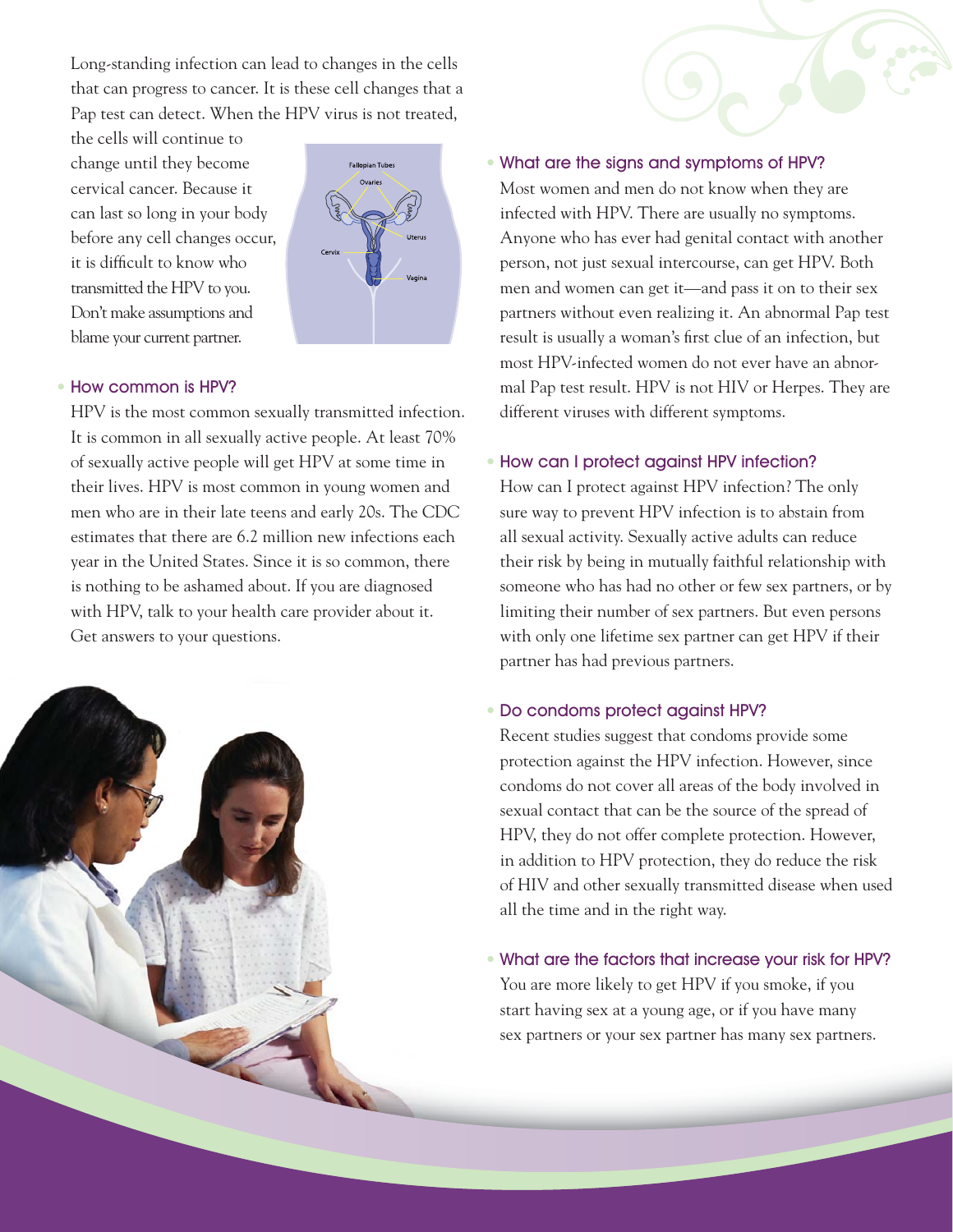## • How do I know if I have HPV?

The only way to know if you have an HPV infection is if your health care provider tests you for the virus. This may be done directly from the Pap test container or by using an additional swab at the time of the Pap test. Your health care provider may or may not perform the HPV test, depending on many factors including your age and risk factors. The only way to tell if a cancercausing type of HPV infection has caused the cells in your cervix to change is to have a Pap test. Signs of an HPV infection may appear weeks, months or years after the first infection, which is why it is important to have regular Pap tests and HPV tests as recommended by your health care provider.

## • Why isn't there an HPV test for men?

The diseases that HPV causes in women do not happen in men. So the test results will not be helpful for a man.

## • I've been told I have HPV. How do I know if or when it has cleared up?

Most HPV infections will clear on their own. Those women that have long-standing HPV infections are more at risk for developing cervical precancerous lesions or cervical cancer. There is no shot or pill that is available to clear your HPV infection. Hopefully, as in most women, your body's immune system will clear your HPV infection on its own. If your health care provider is performing an HPV test on you, and your test is negative, it is likely that your infection cleared.

## • Should I get an HPV test?

The HPV test detects high-risk—or cancer causing types of HPV that can cause changes in your cervical cells. However, this test cannot tell you the exact type of high-risk HPV. Women 30 years of age and older can have both the Pap test and the HPV test for cervical cancer screening. The HPV test can also be used to help understand the meaning of a borderline abnormal Pap test. In that situation, your health care provider may do an HPV test to find out more about the abnormal cells. However, if your Pap test shows a definite

pre-cancerous abnormality, an HPV test is not needed. Virtually all of these changes are caused by HPV. You can assume the HPV test will be positive.